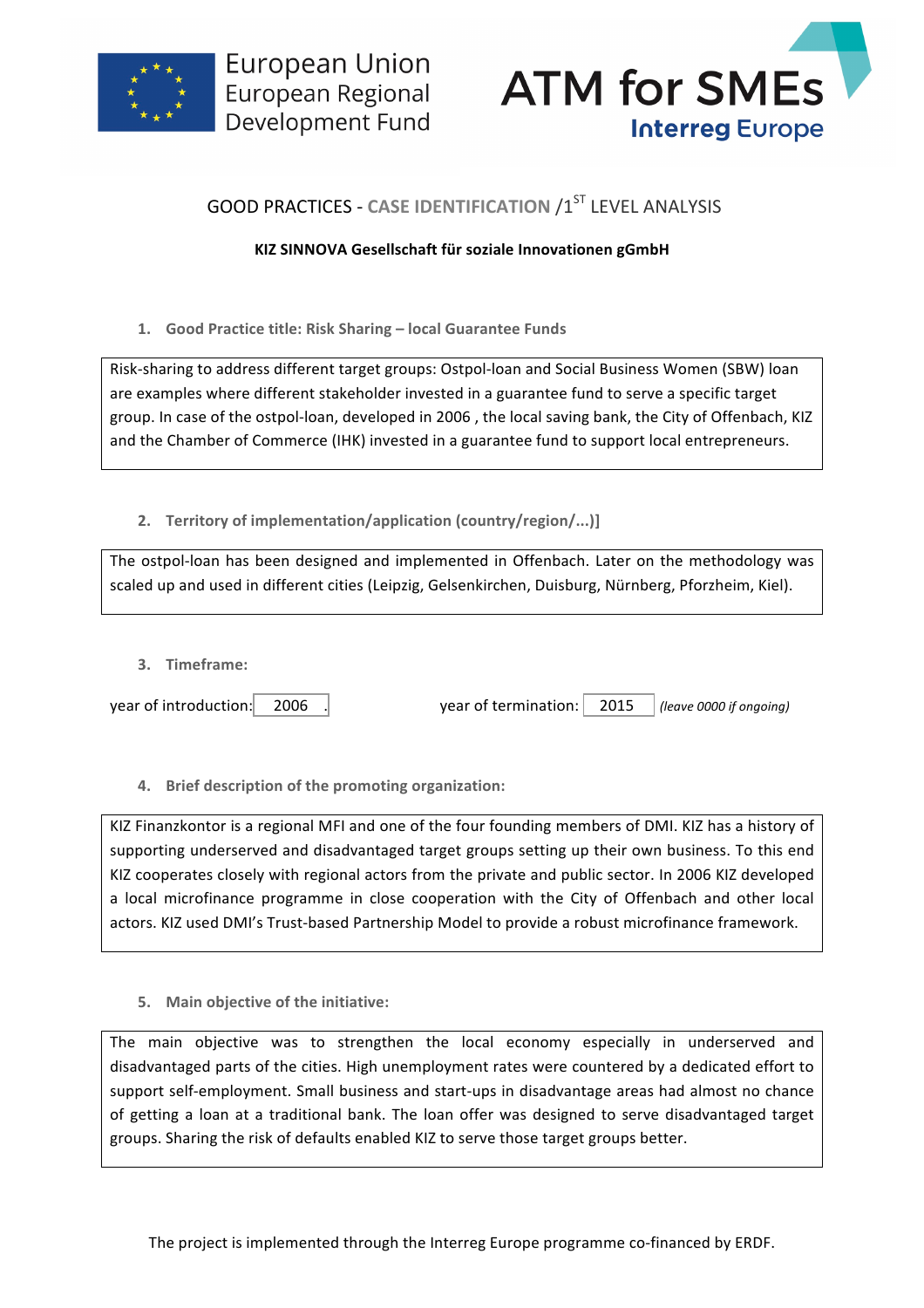

**European Union** European Regional Development Fund



**6.** Brief explanation of the initiative:

Banks have developed sophisticated scoring models to evaluate potential risks. However, these scoring systems do not provide reliable information evaluating start-ups and small businesses. In order to provide loans at competitive interest rates banks are forced to employ automatized and standardized processes. Due to German legislation only banks can disburse loans. In order to enable banks to participate, they should take no risk of defaults. The Trust-based Partnership Model provides a mechanism where sharing the risk of defaults is possible. The system enables different stakeholders to participate in risk sharing and creates leverage. In case of the ostpol-loan a leverage of the 5x could be realised. With an investment of 40.000 EUR an active loan portfolio of 200.000 EUR. 

**7.** Target group and measures to involve the target group:

The ostpol loan was designed to serve:

- start-ups
- small business, which are not bankable
- entrepreneurs with migration background
- female entrepreneurs
- start-ups interested in setting up their business in a disadvantage part of the city

It is fair to say that the target group had no access to finance and the ostpol-loan was the only option to get a regular loan.

## **8. Innovativeness:**

Using the Trust-based Partnership Model enables different stakeholders to participate in risk sharing without the usual administrative work necessary to set up a guarantee fund. Investors just had to deposit the amount on an escrow account. The participating bank could use this account to cover defaults.

## **9. Outcomes:**

The most important outcome besides being able to provide loans is the engagement of investors participating in risk sharing to serve disadvantaged target groups locally, which are excluded from traditional banking.

loans disbursed: 62

The project is implemented through the Interreg Europe programme co-financed by ERDF.